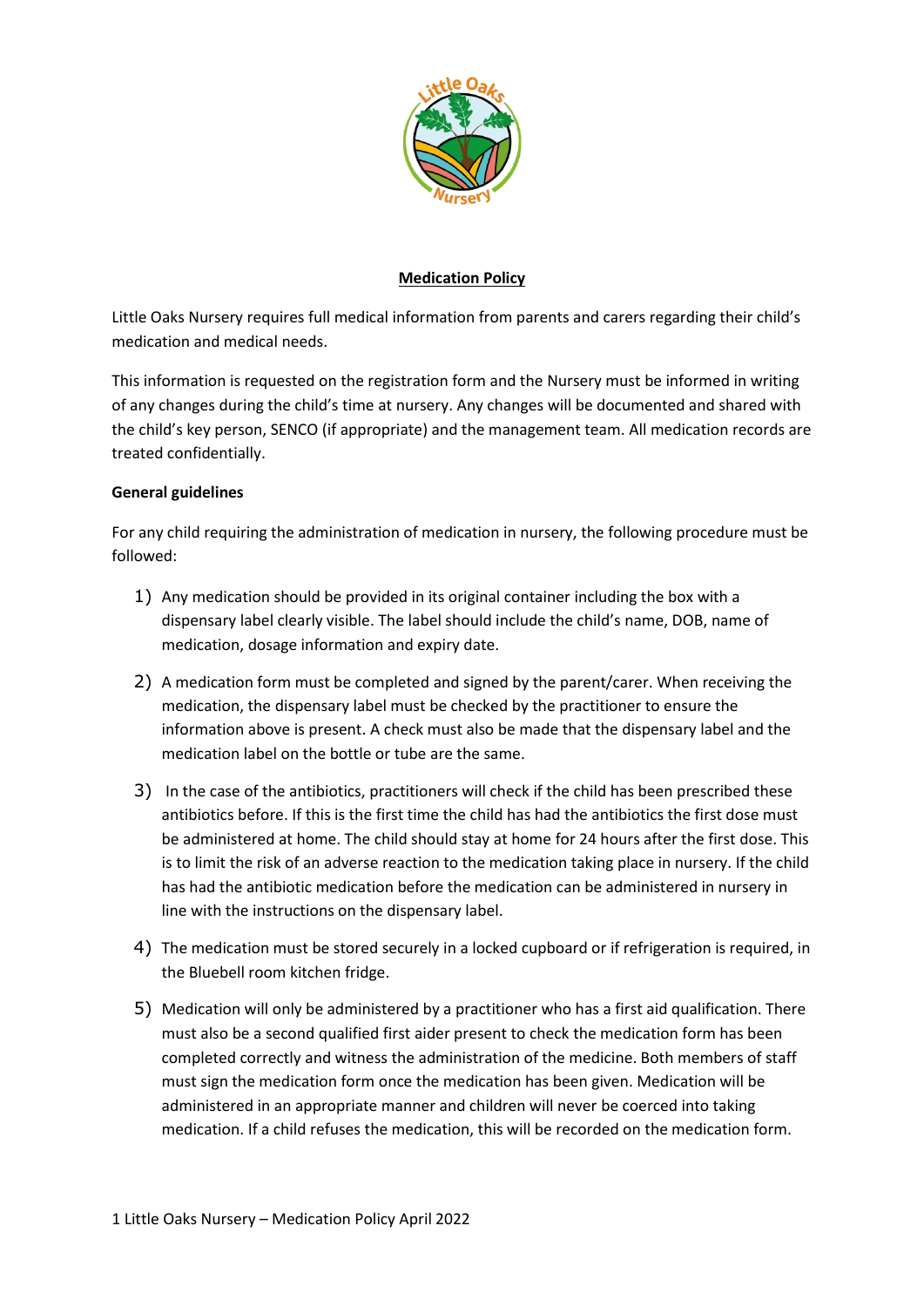

6) The medication must be returned to the parent/carer when collecting the child from nursery. The medication form must be signed again by the parent/carer to acknowledge receipt of the medication and the dosage given at nursery.

## **Long term medication**

Children may need prescribed medication to be stored at nursery in case they need it. The nursery will follow the guidelines above with the exception of step 5. Should a child require medication at nursery, this will be documented on the medication form and parents/carers will be required to sign the medication form when collecting their child from nursery.

Long term medication must be checked every half term to ensure it is still in date and parents informed if new medication is required.

Parents/Carers are required to inform the nursery if their child's medical needs change.

Children with additional needs or allergies are provided with an individual box, which contains the medication and a procedure sheet outlining when the medication is needed and what care they require. This box goes wherever the child goes when they are under the care of the nursery. This procedure is monitored and changed as necessary by the SENCo. If training is required to administer the medication, this will be delivered with guidance from the school nursing team. A minimum of four practitioners will be trained per child to ensure there is always a member of staff on site to administer the medication. Medication will be administered at the dosage written on the plan, unless accompanied by written instructions from a health care professional (eg as part of an allergy plan)

### **Non-prescription medication** –

When completing the registration form parents/carers should indicate if they give permission for liquid paracetamol (Calpol) to be provided at nursery.

If a child arrives at nursery having already received Calpol at home, parents/carers must inform a member of staff and complete a medication form stating the time of the last dose and the dosage given. The parent/carer must also sign this form.

If a child becomes unwell whilst at nursery, practitioners will assess the child's needs in accordance with our sick child and emergency policy.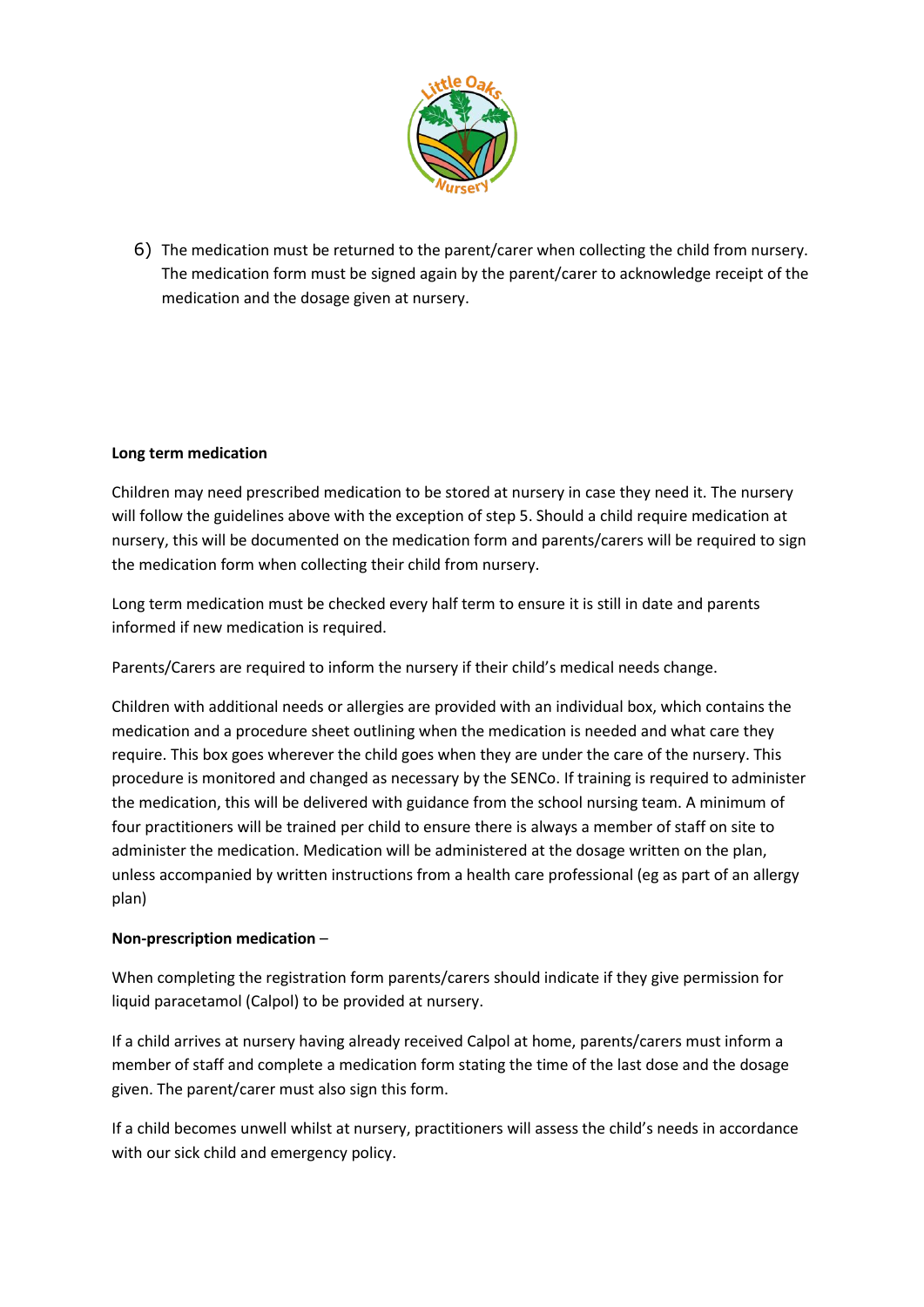

 Parents/Carers will be required to sign the medication form when collecting their child, acknowledging that they are aware of the dosage and time the medication was given at nursery.

# **Teething**

Babies do from time to time experience discomfort whilst at nursery from teething. Regular consultations with Parents/Carers help practitioners to track when babies are teething. Permission will be sought from Parents/Carers to administer Calgel if required, during the initial settling in visits. Calgel will be administered in accordance with the instructions on the tube and will only be applied if the Parent/Carer has provided written permission. We do not provide Calpol if symptoms present are consistent with teething pain.

## **Skin creams and barrier creams**

Sudocreme is used throughout nursery as necessary and permission is sought by Parents/Carers during the registration process. If a child is sensitive to Sudocreme, parents will be required to provide an alternative for use in nursery. This will be stored with the child's nappies and be clearly labelled with the child's name.

Occasionally children with dry or sensitive skin may require skin cream whilst at nursery (e.g. after playing in water) Practitioners will apply this cream using the guidance on the packaging and inform parents upon arrival that the child has had some applied.

# **Action to be taken in case of a breach of the medication policy**

Should the policy be breached by Nursery staff in any form, the following action will be taken immediately:

- Parent/carer to be notified via the quickest method available (e.g. if the child has already been collected the parent must be contacted via telephone or by undertaking a home visit if necessary).
- Appropriate medical advice will be sought by the setting, in conjunction with the parent/carer;
- Nursery staff to inform a member of the management team who will inform the registered person;